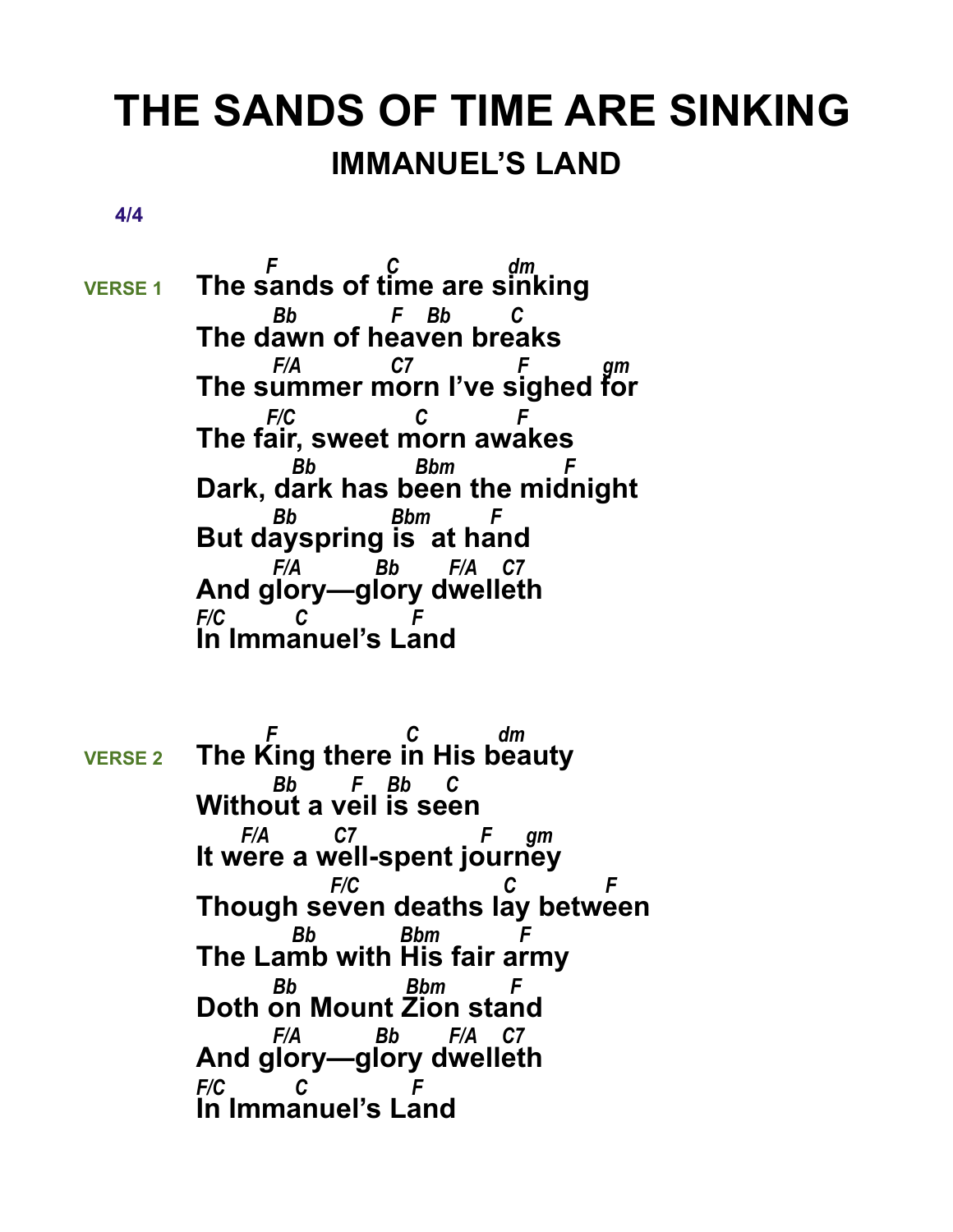*F C dm* **VERSE 3 Oh Christ, He is the fountain**  *Bb F Bb C* **The deep, sweet well of love**  *F/A C7 F gm* **The streams on earth I've tasted**  *F/C C F* **More deep I'll drink above**  *Bb Bbm F* **There to an ocean fullness**  *Bb Bbm F* **His mercy doth expand**  *F/A Bb F/A C7* **And glory—glory dwelleth** *F/C C F* **In Immanuel's Land**

 *F C dm*  **VERSE 4 With mercy and with judgment**  *Bb F Bb C* **My web of time He wove**  *F/A C7 F gm* **And aye the dews of sorrow**  *F/C C F* **Were lustered with His love**  *Bb Bbm F* **I'll bless the hand that guided**  *Bb Bbm F* **I'll bless the hand that planned**  *F/A Bb F/A C7* **When throned where glory dwelleth** *F/C C F* **In Immanuel's Land**